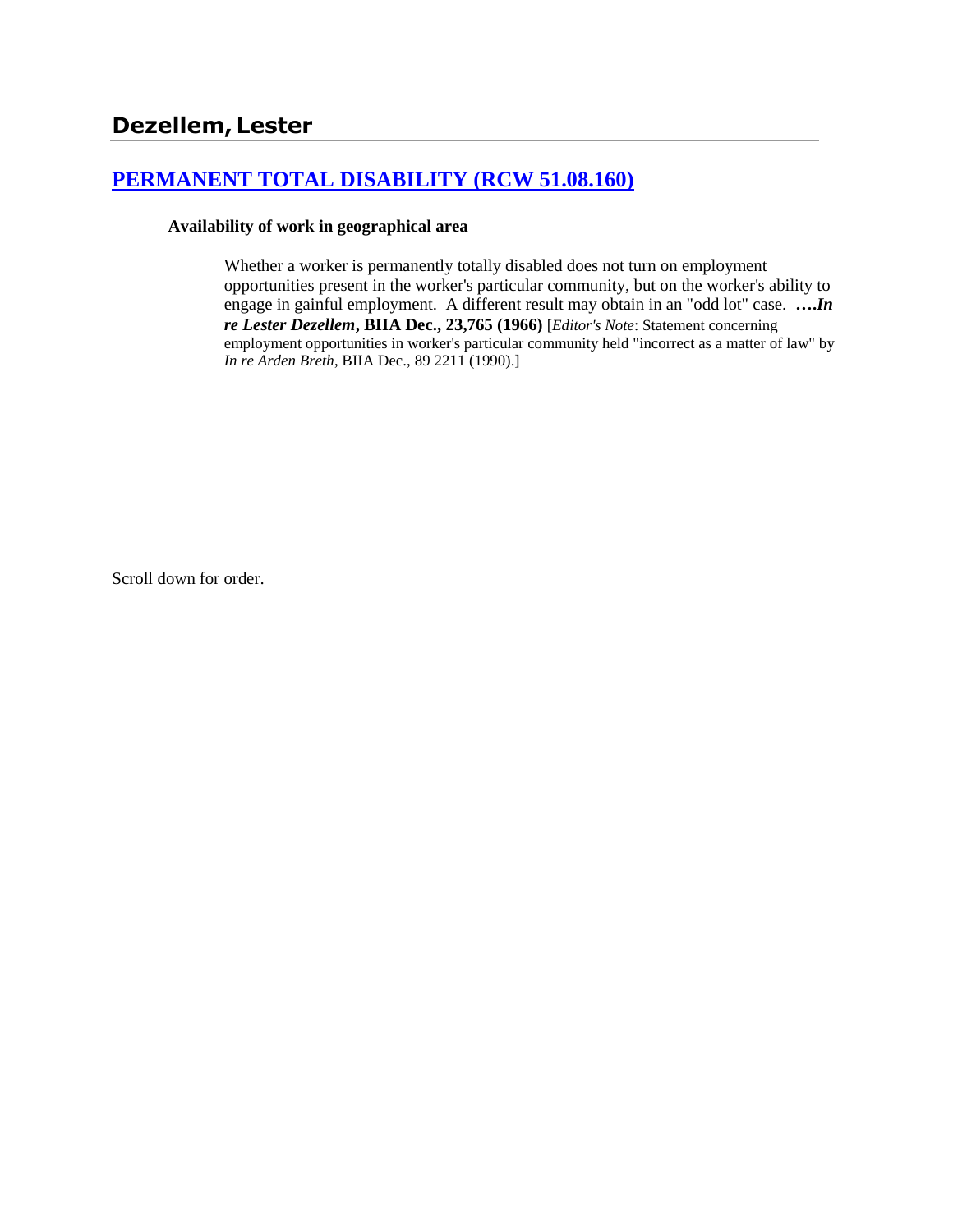### **BEFORE THE BOARD OF INDUSTRIAL INSURANCE APPEALS STATE OF WASHINGTON**

**)**

## **IN RE: LESTER R. DEZELLEM ) DOCKET NO. 23,765**

**CLAIM NO. C-795986 ) DECISION AND ORDER**

APPEARANCES:

Claimant, Lester R. Dezellem, by John E. Calbom

Employer, Nor-Pac Incorporated, None

Department of Labor and Industries, by The Attorney General, per Thomas O'Malley, H. Collyer Church, Gerald L. Casey, and Floyd V. Smith, Assistants

This is an appeal filed by the claimant on February 4, 1965, from an order of the Supervisor of Industrial Insurance dated December 4, 1964, which closed this claim with payment of a permanent partial disability award equal to 40 per cent of the maximum allowable for unspecified disabilities, less a prior award paid. **REVERSED AND REMANDED**.

# **DECISION**

This matter is before the Board for review and decision on timely Statements of exceptions filed by the claimant and the Department of Labor and Industries to a Proposed Decision and Order issued by a hearing examiner for this board on June 16, 1966, in which the order of the Supervisor of Industrial Insurance dated December 4, 1964 was reversed.

The Board has reviewed the evidentiary rulings of the Hearing Examiner and finds that no prejudicial error was committed and said rulings are hereby affirmed.

The issue presented by this appeal is the extent of claimant's disability on December 4, 1964, as a result of the industrial injury he sustained on June 28, 1961, while working for Nor-Pac Incorporated.

After consideration of the Proposed Decision and Order and the Statements of Exceptions filed thereto, and a careful review of the entire record before us, we are persuaded that the exceptions are without merit and that the Proposed Decision and Order is supported by the preponderance of the evidence and is correct as a matter of law.

There is a sharp conflict between the opinion of Dr. A. W. Stevenson, the claimant's medical witness, who testified that x-rays of the claimant's low back revealed an incomplete bony fusion at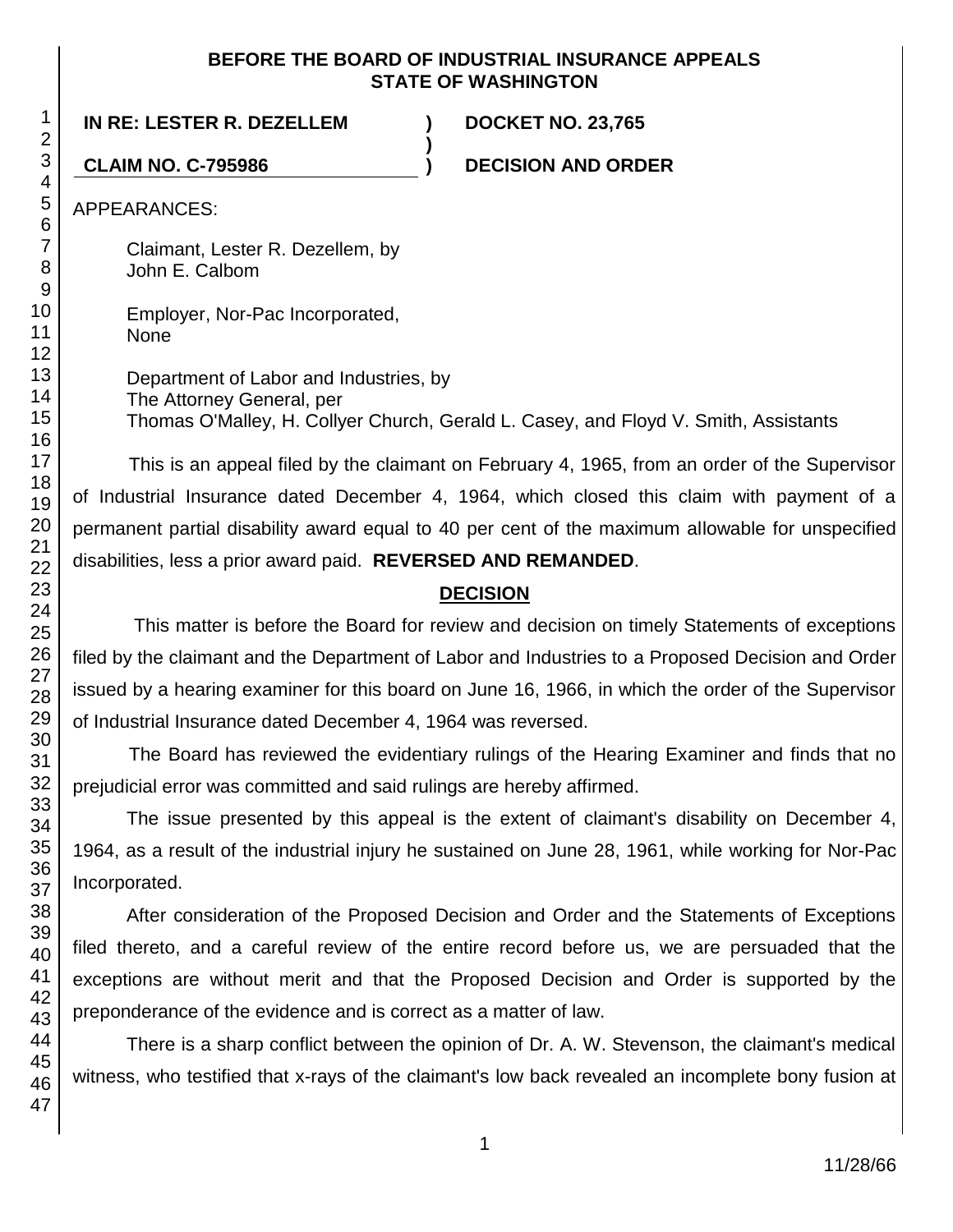L-4, L-5 (pseudoarthrosis) and the opinions of the Department's medical witnesses, Drs. Michael Lewiski and Darrell Leavitt, who testified that the x-rays interpreted by claimant's medical witness were of poor radiograph density and penetration and inadequate to make such a diagnosis and who also interpreted other x-rays especially taken of the back in flexion and extension and, based thereon, testified that the fusion at L-4, L-5 was stable. We accept the opinion of the Department's medical witnesses on this point and conclude that the claimant's medical witness' evaluation of permanent disability was based, in part, on an erroneous impression.

It is also apparent that the opinion of Dr. Leavitt, as to claimant's permanent disability, is based, to some extent, on error. Dr. Leavitt testified that he recommended the closure of this claim with a rating of "40% of the unspecified disability to the spine." He also testified that he felt that the work the claimant could do was "actually within his 60% ability to work." It is apparent from the testimony that he was erroneously equating unspecified disability with permanent total disability and that his rating of 40 per cent unspecified disability to the spine was really a measure of claimant's ability to engage in gainful employment. It is proper to note that 100 per cent unspecified disability is a partial disability which assumes an ability to continue to engage in some gainful employment and is not synonymous with permanent total disability as Dr. Leavitt's testimony would imply.

We are persuaded that the weight of the evidence supports the Hearing Examiner's finding that the claimant is able to engage in light types of work. It appears from the record that some difficulty in finding light work may prevail in the area where the claimant now resides, as he alleges. One of the facets of the issue before this Board is whether he is physically able to engage in gainful employment, not whether such employment is or is not presently available in his community. This is a socio-economic matter. The Act does not intend that the decision, on a question of whether an injured workman is permanently totally disabled or not, should turn on employment opportunities then present in any particular community. If this were the law, we would have a fluctuating and variable standard, dependent not on the injured workman's ability to engage in gainful employment, but rather, dependent on the economic condition in different communities at different times. This is not to say that the "odd job" rule of Kuhnle v. Department of Labor and Industries, 12 Wn. 2d 191 is not valid. There is a clear distinction between the ability to perform only "odd jobs" and the "ability to perform light forms of gainful employment" as the Hearing Examiner has found in this case.

The Hearing Examiner has determined that the evidence warrants an award equal to 55 per cent of the maximum allowable for unspecified disabilities. We concur.